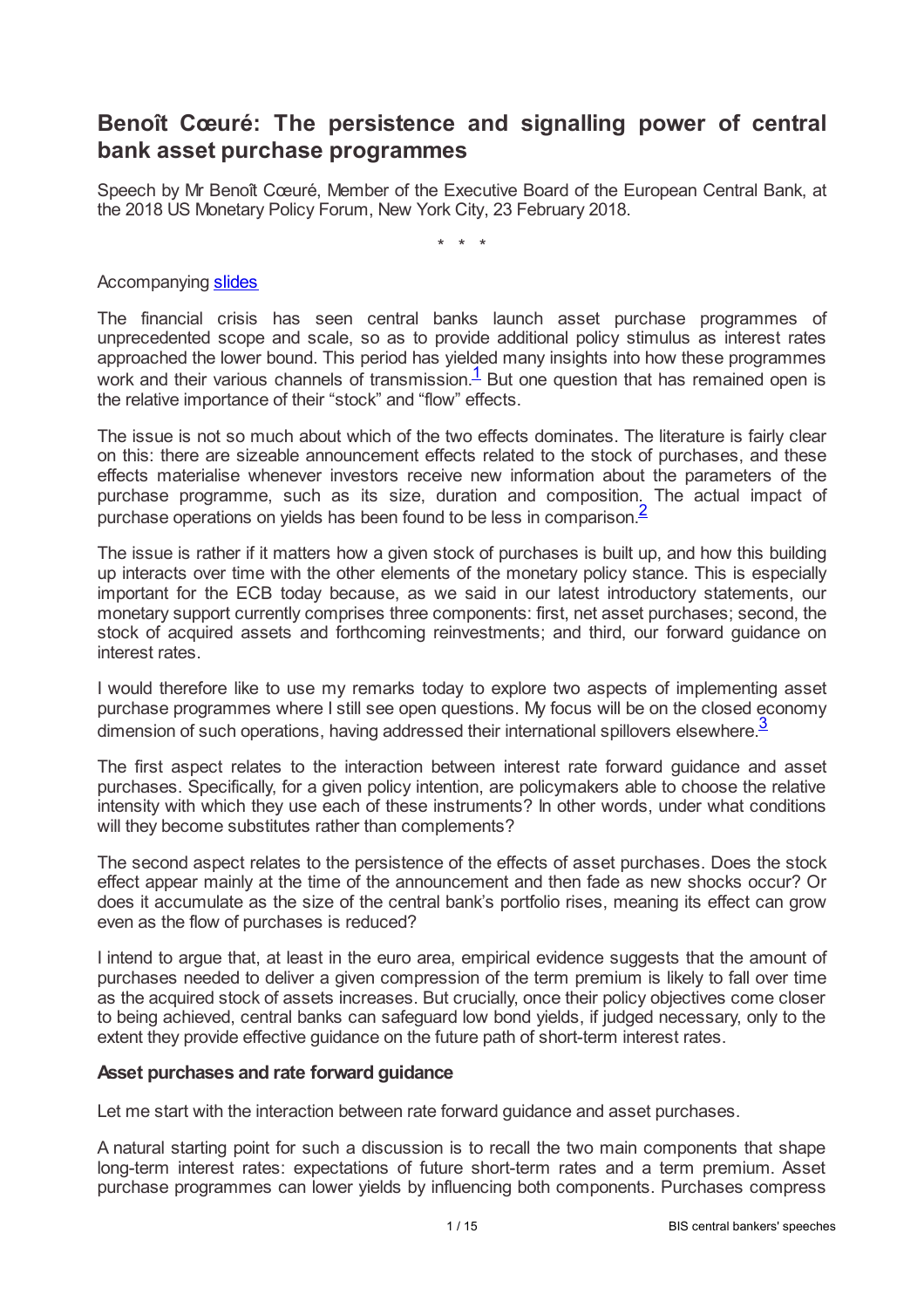term premia by removing duration risk from the market. And since investors do not expect central banks to start raising rates while they are still buying assets, purchases – in principle – also have a signalling effect for the expected rate path.

I would argue, however, that the strength of this signalling effect is likely to depend on the degree of uncertainty that investors have about the policy outlook. When the outlook is gloomy and investors expect rates to remain low for long, they typically don't focus on signals that will tie the hands of the central bank in the future. What they want to see is a clear commitment by the central bank to counter the downside risks that are visible now. They want them to "put their money where their mouth is".

But when policy has succeeded in shifting upwards the distribution of risks around the growth outlook, and expectations of an end to asset purchases start to mount, uncertainty about the future path of rates begins to increase. Then, the interaction between the horizon of the purchase programme and rate forward guidance becomes more important.

Let me illustrate this point by referring to our own experience of buying assets.

From the time we started purchasing assets in September 2014, to the time we expanded the programme to include public sector securities in March 2015, we observed a strong reaction in long-term yields as investors started to anticipate our future interventions. The ten-year Bund yield fell by nearly 80 basis points in that period alone. The launch of our asset purchase programme had undoubtedly erased concerns among market participants that the ECB might not be serious about achieving its price stability objective. We "put up", in other words.

But when, in December 2015, we extended the programme by six months and announced the reinvestment of future principal repayments, the reaction was much less favourable. Although the extension of the programme alone increased the expected stock of purchases by €360 billion, the ten-year Bund yield rose by 20 basis points upon announcement.

Clearly, market reactions were at odds with the standard thinking on the transmission of asset purchases. According to the signalling channel, our December 2015 actions should have helped to push out expectations of a rate lift-off. They should have provided strong forward guidance on the expected future path of short-term rates, thereby putting downward pressure on long-term rates. And the sizeable additional removal of bonds from the market should have weighed on term premia. None of this happened, however. As you can see on my first slide, the expected period of time until a rate lift-off in fact became shorter after our December 2015 announcement.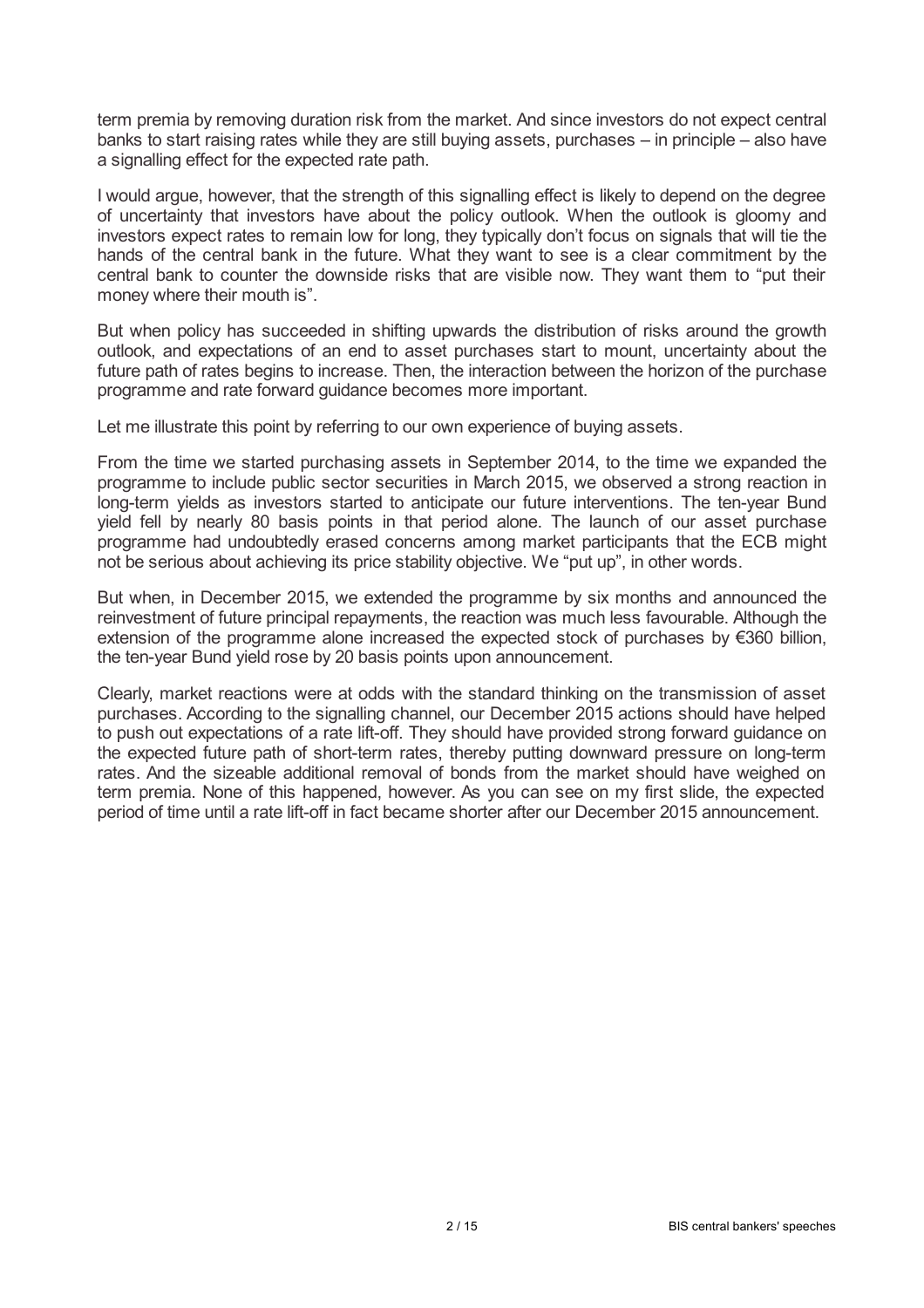

**Expected time to first rate hike** 

This suggests two things. First, it cannot be excluded that markets may have taken our backloaded actions – the extension pertained to a period that would only start nine months from the announcement date, while future reinvestments under the public sector purchase programme would not start until 15 months later – as a sign of hesitation on the part of the Governing Council to follow through on our commitment to bring inflation back to our aim. In the eyes of investors, we failed to "put up".

This in turn implies, and this is my second point, that when markets perceive a central bank's inflation aim to be at risk, asset purchases are a commitment device that reassures investors that the central bank is unwilling to tolerate a protracted period of low inflation, on top of their direct impact on financial conditions.

As such, the signal they send about the future path of short-term rates is of a secondary nature. Purchase pace and envelope are what matter most. This is also consistent with findings in the literature which show that the signalling effect of asset purchases is typically moderate at the time they are announced. $4/4$  $4/4$ 

<span id="page-2-0"></span>However, we have also seen that, as the outlook improves, the signal that asset purchases send regarding the likely date of a first rate hike becomes increasingly important for anchoring the medium to long-term segment of the curve.

This can also be seen in the greater sensitivity of forward rates to macroeconomic news, as my next slide shows. As expectations of an end to asset purchases build up in the market, expected short-term rates in one year's time have become increasingly more responsive to changes in the data.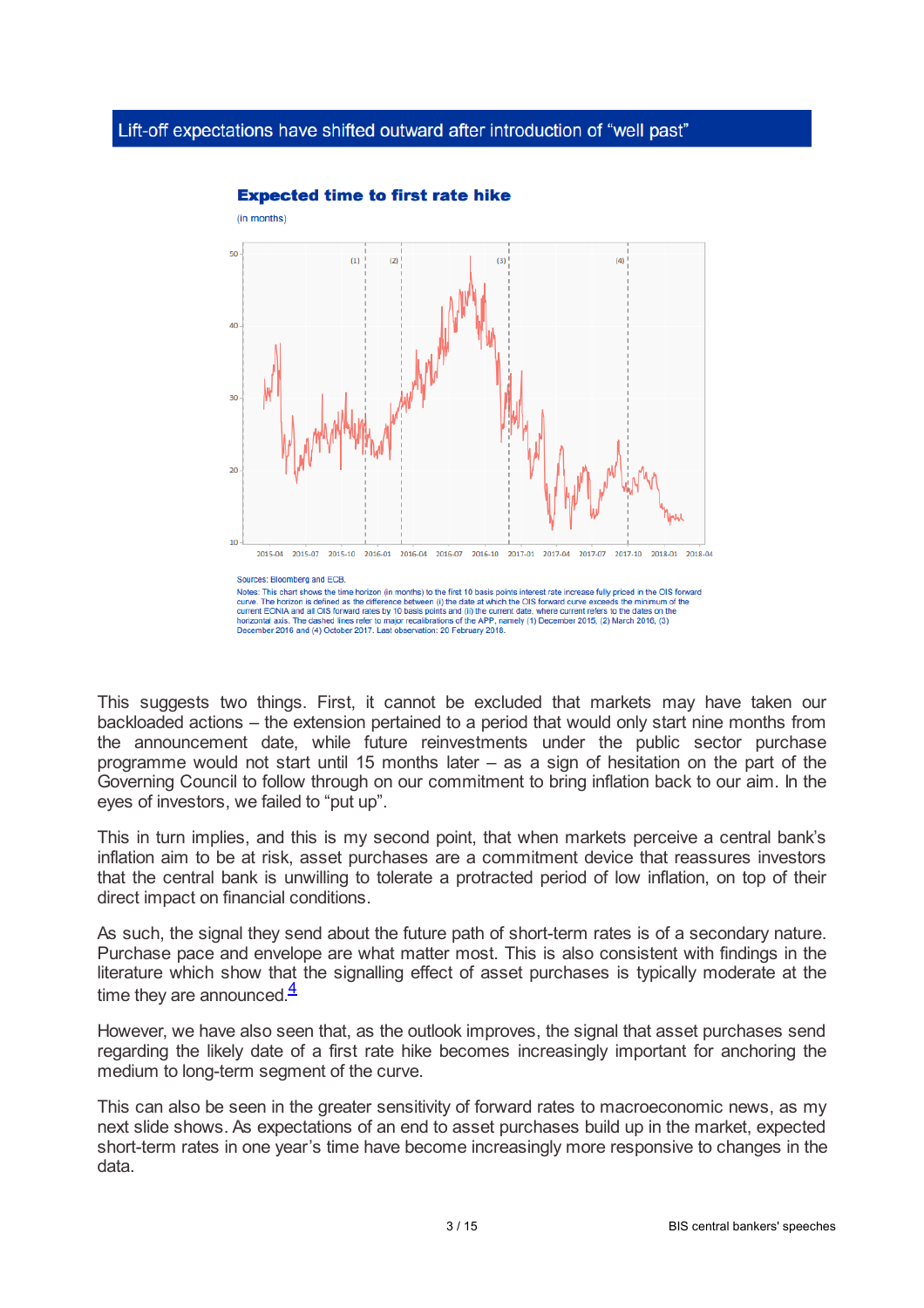

Source: Estimation based on Altavilla, C., G. Giannone and M. Modugno (2017), "Low frequency effects of macroeconomic news on government bond yields," Journal of Monetary Economics, Elsevier, vol. 92(C), pp. 31-46. Note: The blue line indicates the sensitivity of forward rates to macroeconomic surprises. The red lines represent the associated confidence bands. When larger (smaller) than one, the sensitivity is higher (lower) than historical regularities

At this point, the close relationship between expectations of a rate lift-off and the purchase horizon opens room for the central bank to recalibrate the relative intensity of the instruments it uses to secure appropriate financial conditions. For example, a shorter purchase horizon could be combined with stronger rate forward guidance so as to mitigate the risk of investors unduly bringing forward their rate expectations.

The terms of this recalibration will largely depend on three considerations.

The first relates to financial stability considerations – that is, the potential side effects of central banks being active players in bond markets for a protracted period of time. Should too long a presence unduly affect market liquidity or market structures, then this could tilt the balance away from purchases and towards stronger guidance on rates.

Of course, low-for-long short-term interest rates also have financial stability implications. But this is not the point. The point is that asset purchases are necessary at the lower bound to reinforce forward guidance, but this necessity gradually declines as the outlook improves.

The second consideration relates to clarity on communication, in particular when guidance on rates is linked to the end date of the asset purchase programme. In the ECB's case, we have stated that we expect rates to remain at their present levels "well past the horizon of our net asset purchases".

This has proved a powerful way to dispel concerns about expectations of a premature tightening as we gradually succeeded in shifting upwards the distribution of risks around the inflation outlook. You can see this clearly on my previous slide. After we introduced the notion of "well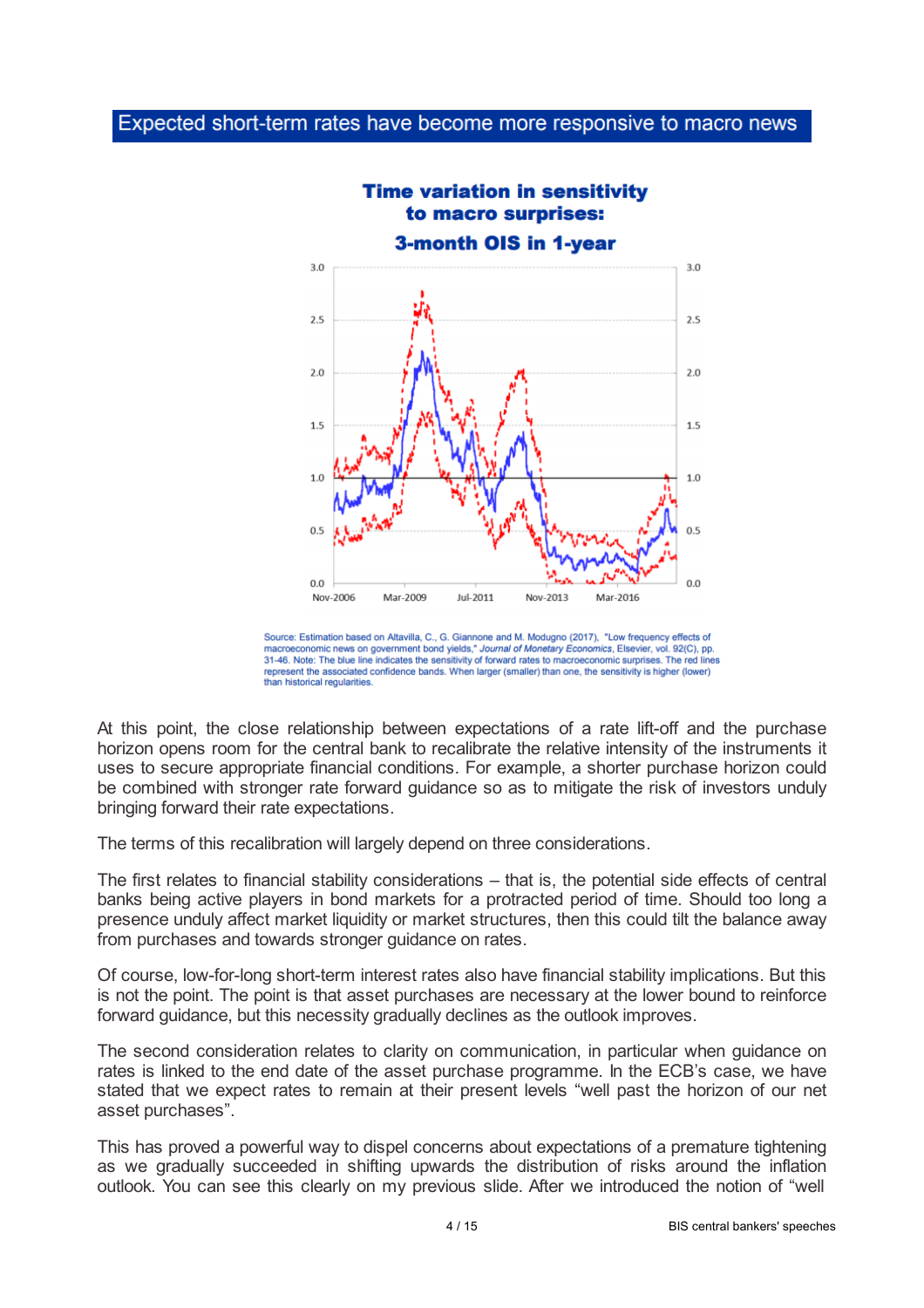past" in March 2016, and increased the pace of purchases, the expected time to a lift-off was pushed out measurably.

But as a central bank gets closer to reaching its inflation aim, risks become larger that uncertainty around the horizon of purchases may inject volatility into the expected future rate path, even well ahead of the signalled purchasing intentions of the central bank.

This might not only affect financial conditions, but also blur the signals central banks rely on to gauge market expectations. For example, over the course of the last two months we saw a repricing in the EONIA forward curve. But it is difficult to tell with certainty whether this was the result of a re-appraisal by markets of the meaning of "well past" in our forward guidance – that is, a genuine adjustment of interest rate expectations – or merely a reflection of changes to the expected length of our asset purchase programme.

More clarity on future rates could then in principle help condense the focus of market uncertainty from two variables – the end-date of asset purchases and the definition of "well past" – to one variable, which the central bank can control with its communication.

This is in fact very similar to what my colleague Peter Praet had said recently, namely that "as we progress towards a sustained adjustment in the path of inflation and approach the time when net purchases will gradually come to an end, the residual monetary support needed to assist the economy in its transition to a new normal will increasingly come from forward guidance on our policy rates."<sup>[5](#page-14-4)</sup>

<span id="page-4-0"></span>Importantly, this is not about the sequence of instrument normalisation. In the ECB's case, the Governing Council has confirmed it repeatedly. It is rather about the ability of the central bank to effectively steer market conditions in a way consistent with its price stability mandate.

But whether it would in fact achieve this depends in part on the third consideration, namely the strength of the "stock effect" – that is, the persistence of the effects of the stock of bonds held by the central bank on its balance sheet under a commitment of reinvestment.  $6$ 

<span id="page-4-1"></span>If the effects of purchases dissipate quickly, a shorter purchase horizon could lead to term premia rising even as interest rate expectations remain well anchored by forward guidance. Financial conditions would then tighten.

But if the effectiveness of asset purchases rises with the stock of assets already acquired – if there is some "crossover point" where the stock effect becomes more important than the continued flow of purchases – then a reduced pace of purchases would not unduly decompress the term premium.

This brings me to my second question, which concerns the persistence of asset purchase programmes.

## **The persistence of asset purchase programmes: theory**

<span id="page-4-2"></span>Unfortunately, surprisingly little is known about this issue in the academic literature, mainly due to the preponderance of event studies in existing research.<sup> $7$ </sup> Those studies have little to say about the persistence of asset purchase programmes long after they are announced. Other studies using time-series analysis suggest that the expected persistence of the supply shock is important.<sup>[8](#page-14-7)</sup>

<span id="page-4-3"></span>What I would like to offer today is a way of thinking about it which, I believe, could shed some light on how the stock effect of purchases works in practice, how it evolves over time and why it might differ between jurisdictions.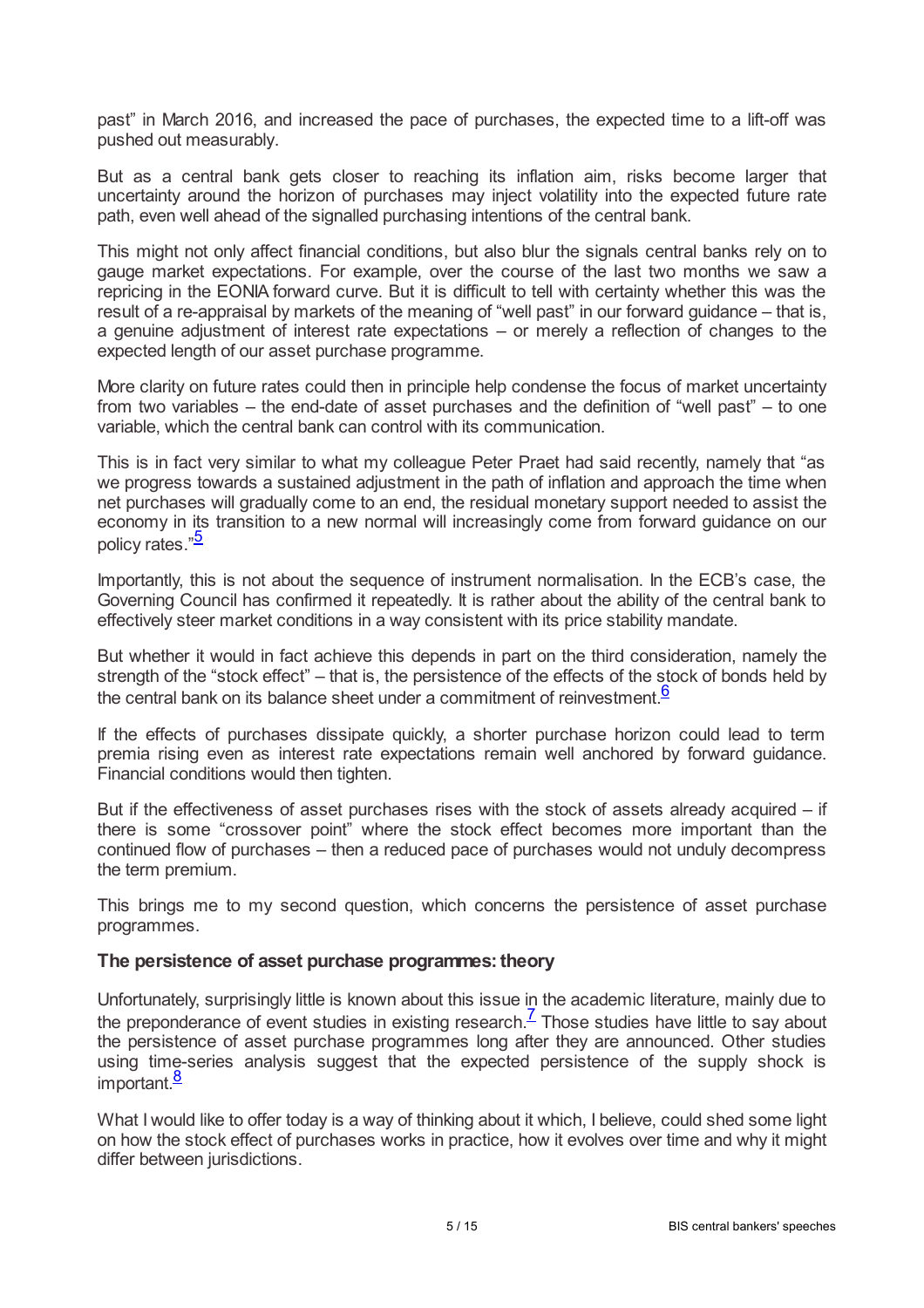I will look at some of the empirical evidence in a minute, but I would first like to structure my thoughts with the help of a simple stylised supply and demand diagram like the one you can see here on the left-hand side of my next slide. This is an easy way to visualise the interaction between a central bank acting as a buyer of securities and potential sellers in the secondary market.



For ease of illustration, the demand curve of the central bank is vertical – that is, the central bank's demand can be expected to be price-inelastic, by and large. Our objective is not to minimise costs or to maximise profits: it is to create the financial conditions required to achieve price stability. This is without prejudice, of course, to our legal requirement to act in accordance with the principles of an open market economy in which prices are discovered through private supply and demand.<sup>[9](#page-14-8)</sup>

<span id="page-5-0"></span>The supply curve, by contrast, is unlikely to be just a linear upward-sloping curve. It is likely to be a convex function. Let me explain why. As demand rises, supply is likely to become increasingly constrained. Inventory holdings by intermediaries shrink, while other marginal sellers are likely to have a higher reservation price.

For example, pension funds typically need to invest a significant portion of their assets in safe long-dated bonds to match their liabilities. Many other market participants need to keep high quality liquid assets for regulatory reasons. These investors will typically sell only for a higher premium.

<span id="page-5-1"></span>It is now easy to see that the effectiveness of purchases can be expected to increase over time. A given outward shift of our demand curve, through, say, an extension of our asset purchase programme, will meet a supply curve that gets steeper as bonds become scarcer. The "bang for the buck" rises. $\frac{10}{10}$  $\frac{10}{10}$  $\frac{10}{10}$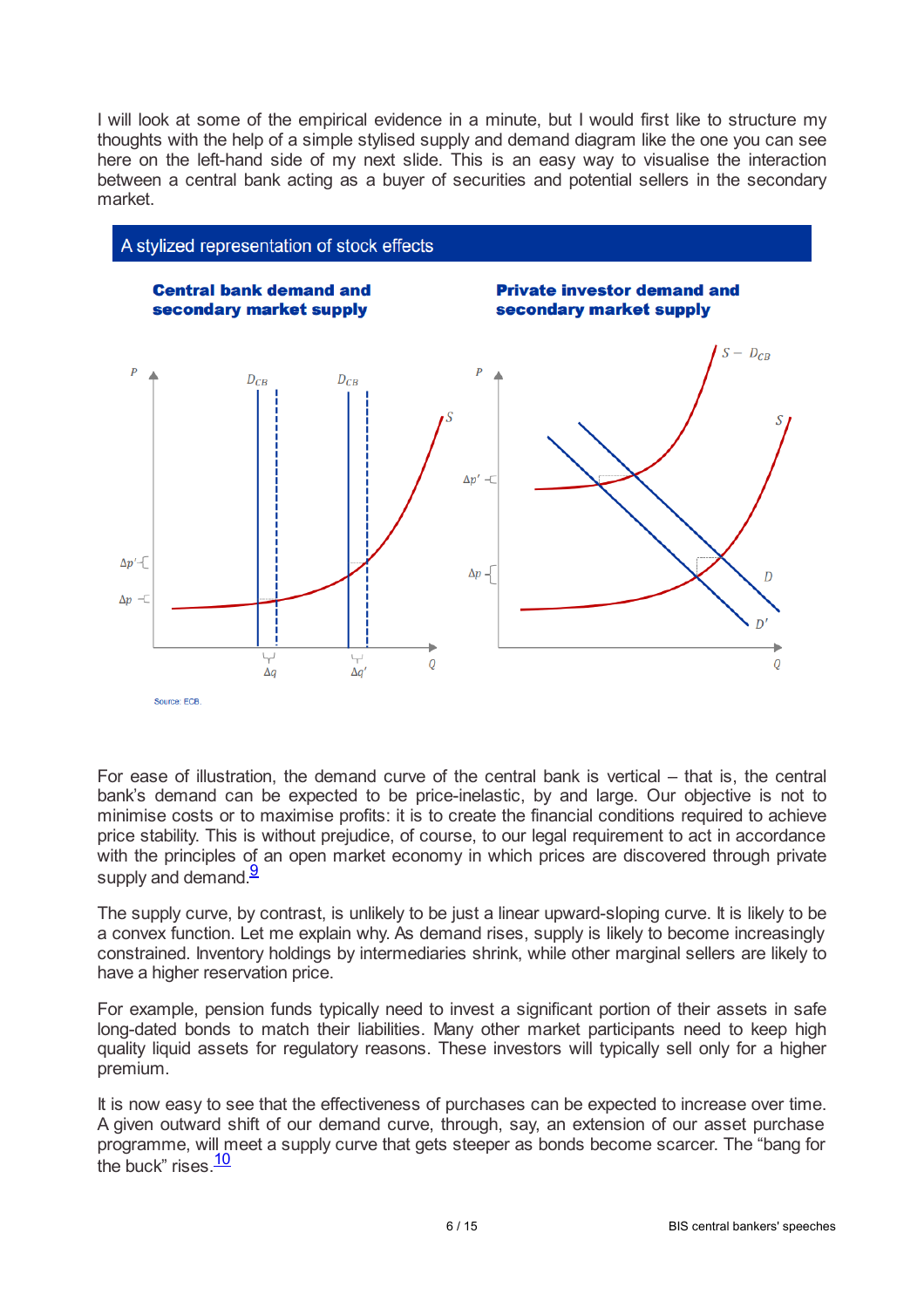On the right-hand side you can see how this translates into the stock effect.

Central bank asset purchase programmes effectively constrain the supply of bonds available to private price-sensitive investors. So you can think of it as an inward shift of the supply curve. However, the demand curve for private investors, unlike that for central banks, is unlikely to be price-inelastic. It is pictured here as a standard downward-sloping linear demand curve.

The implication is that if central banks have succeeded in shifting the supply curve sufficiently inwards, then prices may become less sensitive even when purchases start being reduced. Consider the example of an adverse demand shock, shown on the right-hand side – that is, investors will want to sell bonds as the economic outlook improves and expectations of higher rates mount.

You can see that the price impact of such a change in demand is likely to be more contained than in a situation where supply is greater. The reason is that any new supply would be absorbed with smaller price changes, given the scarcity of the underlying asset.

#### **The persistence of asset purchase programmes: evidence**

Both of these stylised representations are supported by the data.

On my next slide you can see that, as our purchase programme has progressed, we have indeed seen a shift towards investors with a higher reservation price as marginal seller to the Eurosystem. We are now increasingly purchasing assets from pension funds and insurance companies rather than from non-residents, who are less likely to have a statutory need for euro area government bonds. The implication is that our purchases are likely to have become more effective over time.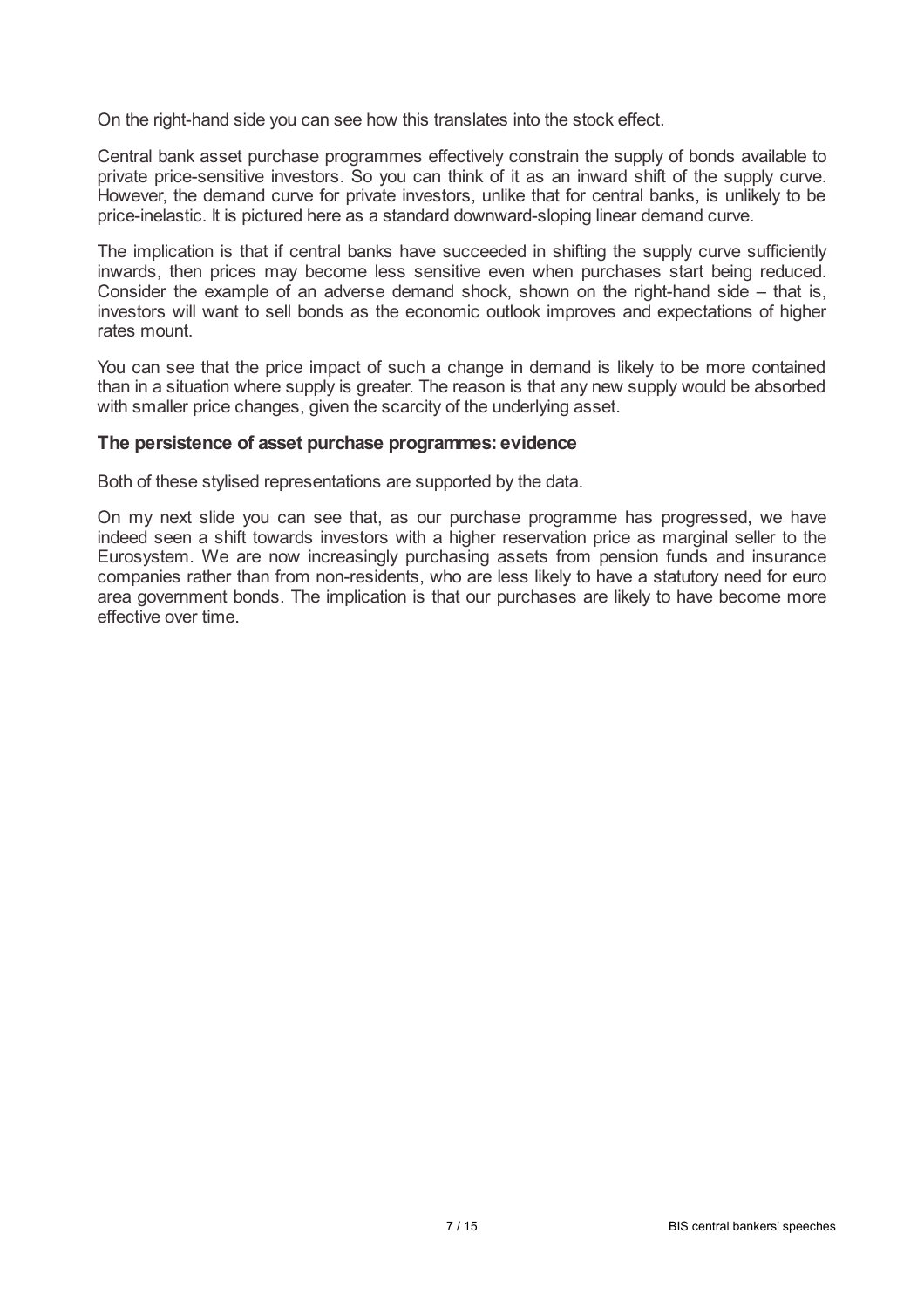

#### **Allocation of PSPP purchases across sectors**

On the next slide you can see how the cumulative effect of these purchases on private bond supply has created the conditions for strong stock effects. What you can see here is an estimate of the share of outstanding central government bonds held by the private sector – the so-called "free float" – for three euro area countries that investors consider safe.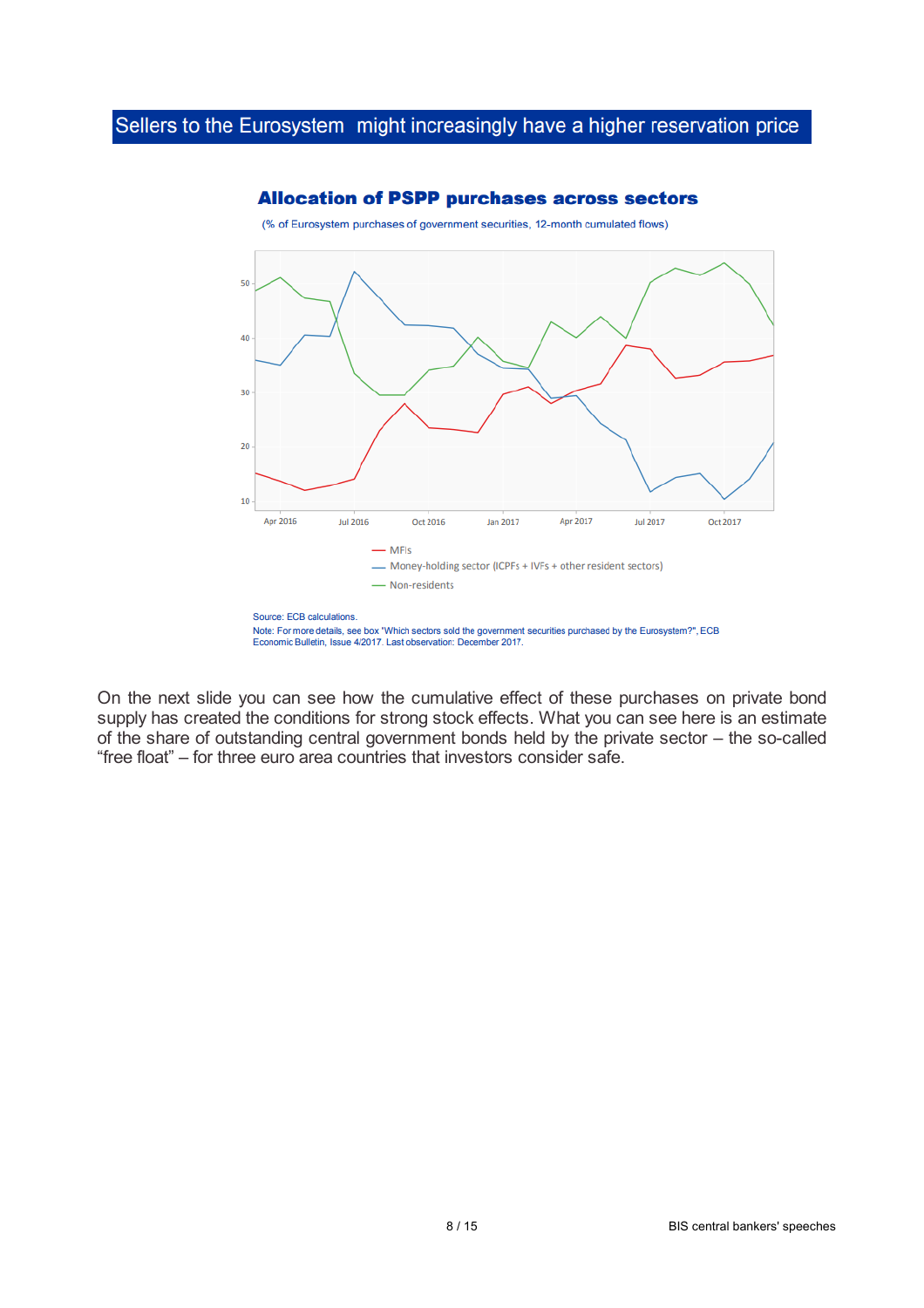## The bond free float fell measurably in the wake of the APP

#### **Bond free float for selected economies**

(estimated percentage share of outstanding central government bonds held by private sector)



The free float is constructed by computing the fraction of outstanding bonds that is held neither by the Eurosystem under the public sector purchase programme nor by foreign central banks as part of their foreign exchange reserves. In each case the free float has shrunk significantly since our asset purchase programme began.

This is especially the case for German Bunds, which is of particular importance for the euro area as Bund prices effectively determine the quasi-risk free curve in the euro area. According to our estimates, less than 10% of the outstanding stock of German Bunds might currently be in the hands of private investors. But this estimate needs to be treated with caution as it relies on a number of assumptions regarding the allocation of overseas foreign exchange reserves.

<span id="page-8-0"></span>As my next slide shows, the drop in the free float has had a significant impact on price dynamics. What you can see here is the empirical relationship between the Bund free-float and the term premium investors require for holding long-term Bunds. We exclude here the period around the financial and sovereign debt crises.<sup>[11](#page-14-10)</sup>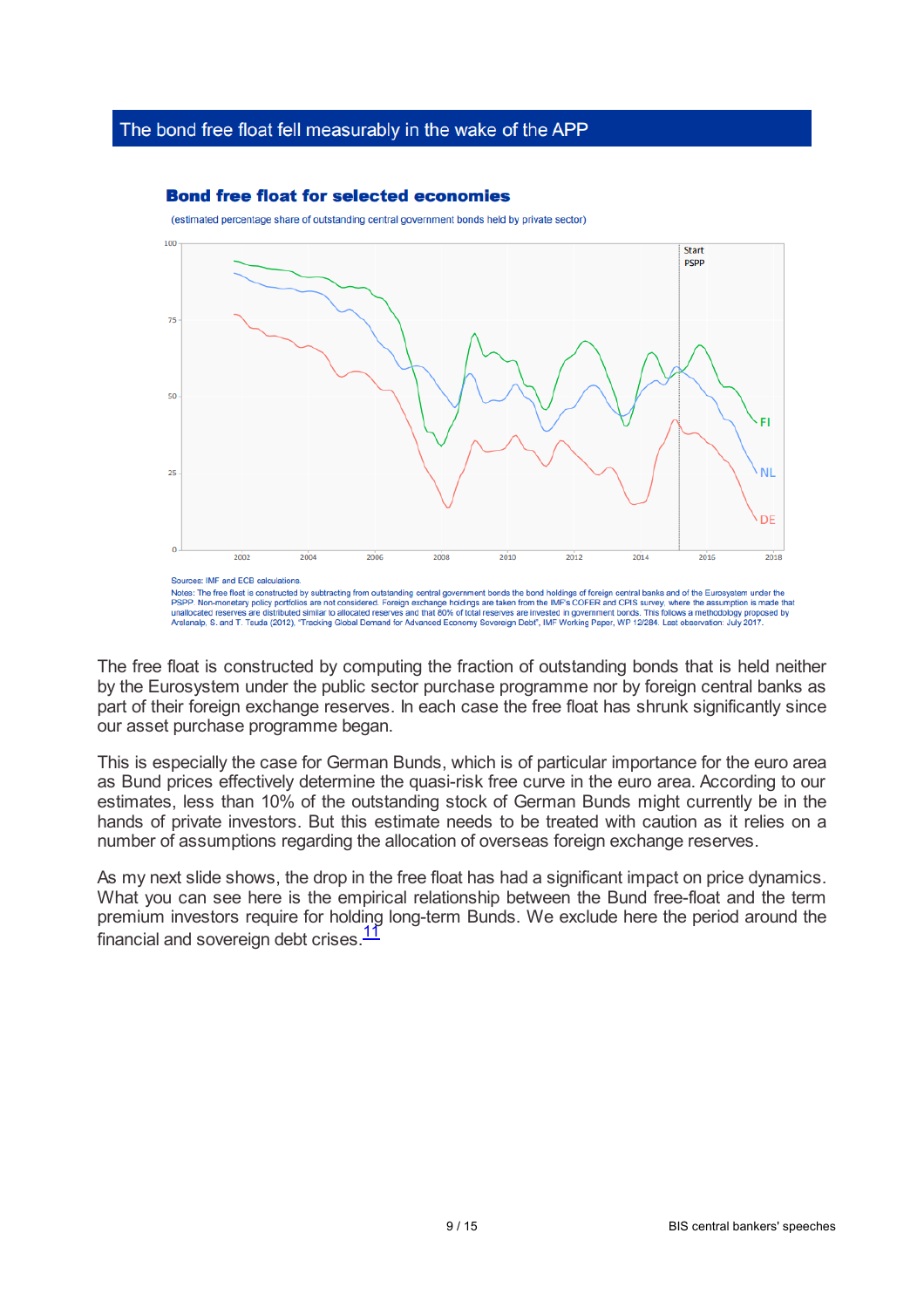# **10-year Bund term premium**

#### and free float

(term premium: percent per annum; free float: estimated percentage share of outstanding central government bonds held by private sector; estimated slopes for selected periods)



Notes: The free float has been computed as described on the previous slide but has been adjusted to reflect market expectations about PSPP purchases rather than actual PSPP purchases. The Bund term premium is taken from Lemke, W. and 1 Werner (2017), "Dissecting long-term Bund yields in the run-up to the ECB's Public ector Purchase Programme", ECB Working Paper No 2106.

Two things stand out. First, there is a clear positive relationship between the amount of duration risk private investors are expected to hold and the compensation they require for holding it. Second, it is easy to see that the relationship is non-linear and that the term premium has become less responsive at lower free float levels. This is the stock effect at work.

The amount of bonds available to private investors is currently so low that investors are willing to absorb new bonds without requiring much higher compensation. Supply is effectively constraining demand. This becomes clear if we recall the statutory needs of many investors for safe and liquid assets. In these circumstances, only very large changes in the expected supply of bonds can cause yields to rise more meaningfully.

This framework helps us explain why, in the course of the last year, Bund yields traded in a tight corridor despite the measurable decline in our purchase pace from €80 billion per month in March 2017 to €30 billion as of January this year.

Of course, stock effects have not prevented Bund prices from falling in line with the strong economic recovery: an improving outlook will naturally drive yields higher as expectations of the future rate path are revised. But what stock effects have achieved is to temper the impact of both domestic demand shocks and foreign spillovers on euro area term premia.

In some ways, there are parallels with the discussion of nonlinearities in the Phillips curve: here too we see evidence that price increases only start to accelerate more forcefully once the economy moves into the steeper part of the curve. Unlike in the labour market, however, current and future reinvestments of principal repayments on our asset purchases should ensure that expected supply in the Bund market remains below the threshold at which price effects may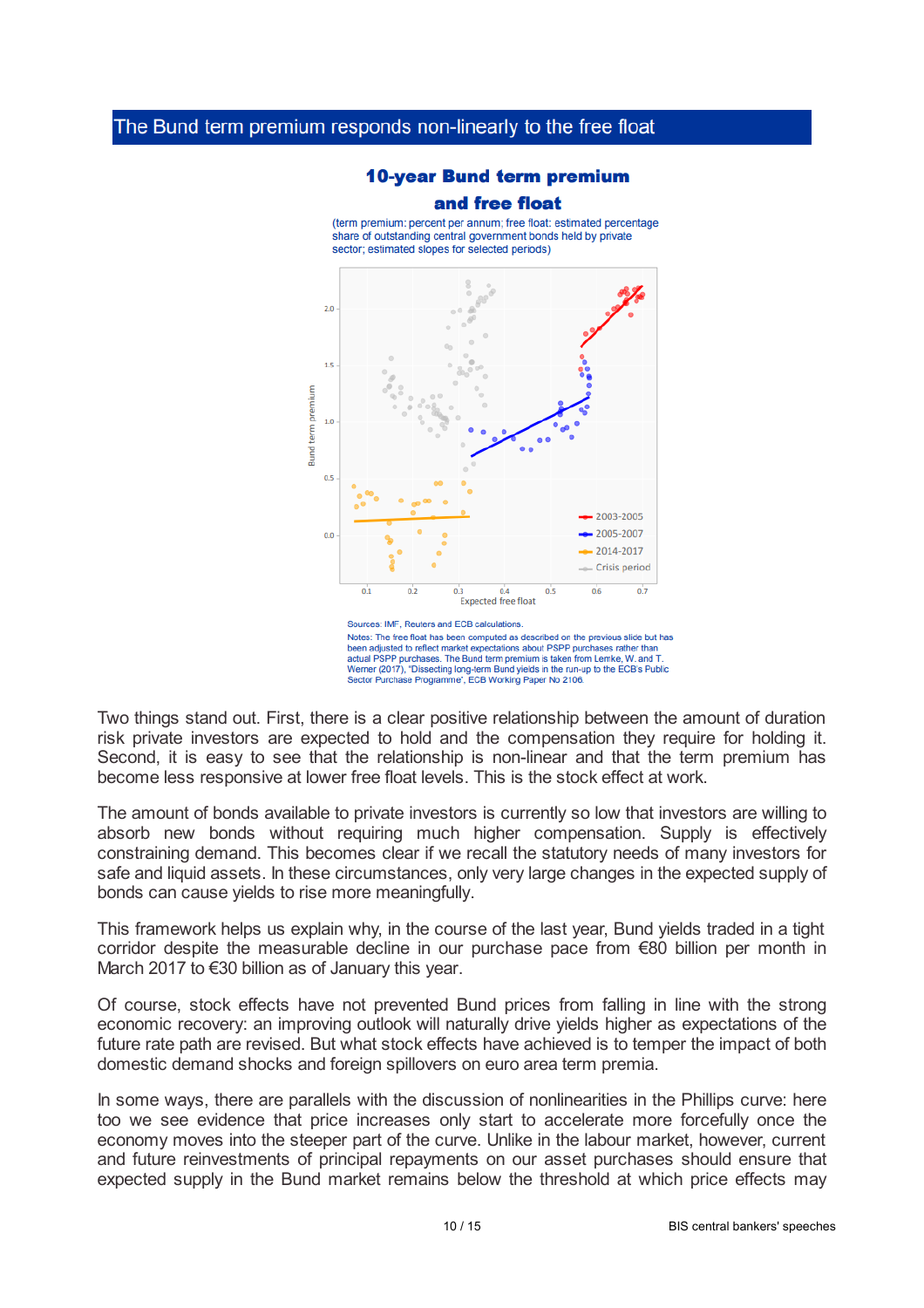increase in strength.

## **Squaring the stock effect in the United States and the euro area**

Another way of demonstrating the non-linear nature of stock effects is to consider the very different market reaction we saw here in the United States as expectations of an end to asset purchases mounted, in particular the famous "taper tantrum" in mid-2013.

Indeed, one argument put forward by those who are sceptical of the persistence of stock effects is that the announcement of tapering led to an immediate repricing of the market for US Treasuries. As you can see on my next slide, this cannot systematically be explained by an upward revision in interest rate expectations. Expected rates jumped twice but came back.

#### Taper tantrum episode suggests stock effect may be less powerful in the US



#### **Model-based decomposition of 10-vear US Treasuries**

Source: Adrian, T., R. K. Crump and E. Moench (2013). "Pricing the Term Structure with Linear Regressions", Journal of Financial Economics 110, No. 1: 110-38. Note er to the day before the hearing of then Fed Chairman Bernanke before the US Congress on 22 May 2013. "ACM" refers to the Adrian, Crump, Moench.

Rather, the repricing was driven by a steep and lasting increase in the term premium on ten-year US Treasuries – by more than 130 basis points in less than three months, as you can see on the right-hand side. This is hard to square with persistent term premium effects of central bank asset purchase programmes.

Yet, we have to remember that, even after various rounds of quantitative easing, the Federal Reserve held only around 20% of outstanding marketable US debt at the time. Even when accounting for the holdings of other price-insensitive investors, such as foreign central banks, private investors still held around half of marketable US Treasuries. Remember that it may be less than 10% in the case of German Bunds.

In part, this reflects the fiscal environment prevailing at the time the asset purchases were taking place. Demand on the part of the Federal Reserve has consistently been lower than net new issuance. This means that private sector holdings of government bonds continued to grow while the Federal Reserve's purchase programmes were in place, albeit at a slower pace than would otherwise have been the case. In the euro area, by contrast, purchases by the Eurosystem were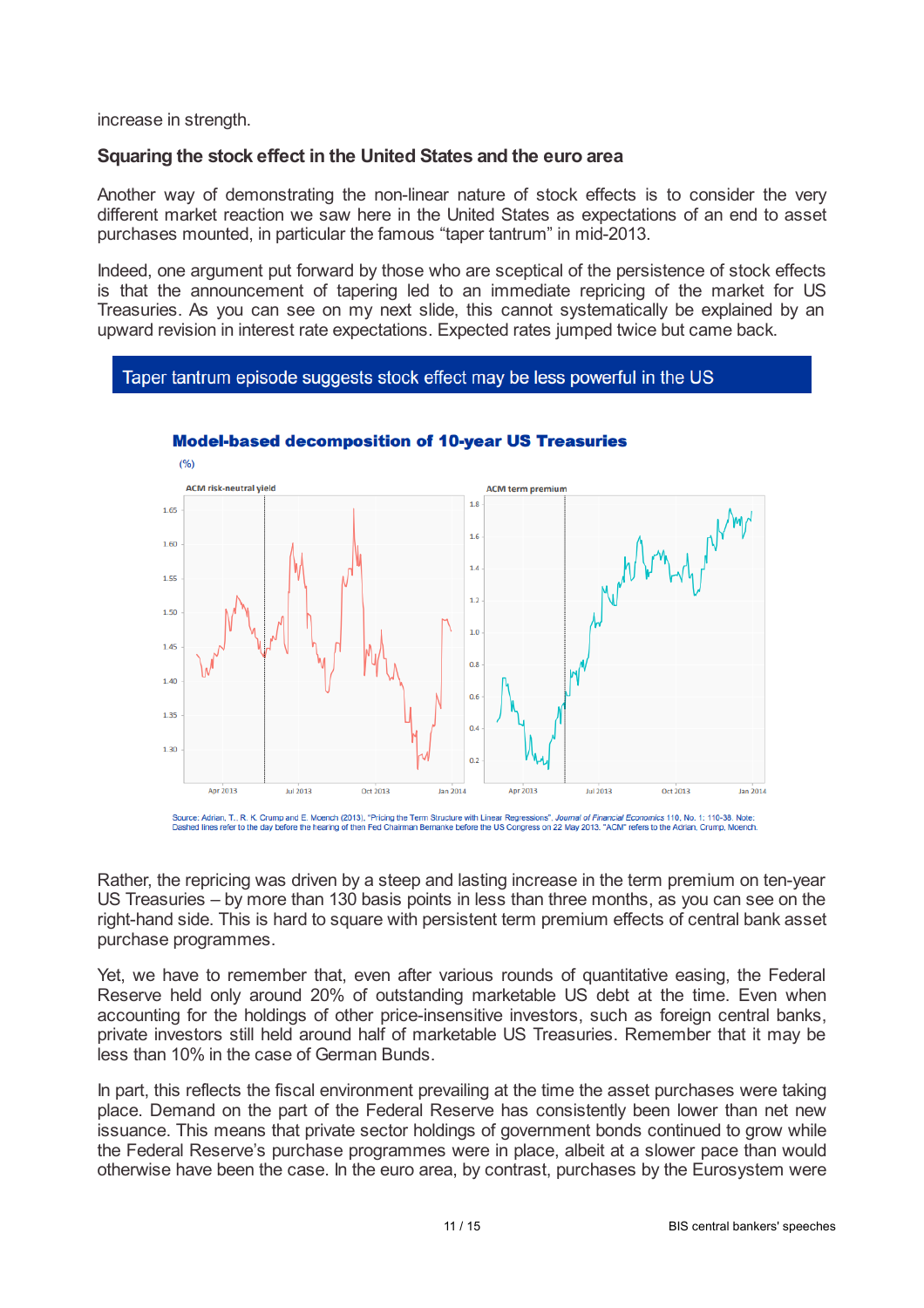significantly larger than new net issuance, producing a cumulative contraction in the share of privately held bonds.

In other words, US Treasuries around the taper tantrum episode were likely still in sufficient supply to satisfy the demand of private investors, which made bond prices more sensitive. Indeed, on my next slide you can see the same relationship I just showed for the Bund for US Treasuries – that is, the ten-year Treasury term premium against the free float. These are the black dots.



Sources: The premis and free float shown only for free float levels above 0.5. The free float for the US is constructed by<br>subtracting from total outstanding marketable US Treasuries the securities held outright by the Fed term premium. Last observation is December 2017

You can see clearly that the United States was always in a steeper part of the curve, where supply was unable to anchor term premia. You can also see that at these levels of the free float, the relation between term premia and free float was not much different in the Bund market – you can see this when looking at the red dots.

On my next slide you can see how this might have affected market reactions in periods when the outlook had started to brighten. Here I show cumulative changes of a model-based shock decomposition of long-term yields, starting in May 2013 for the United States and in May 2017 for the euro area.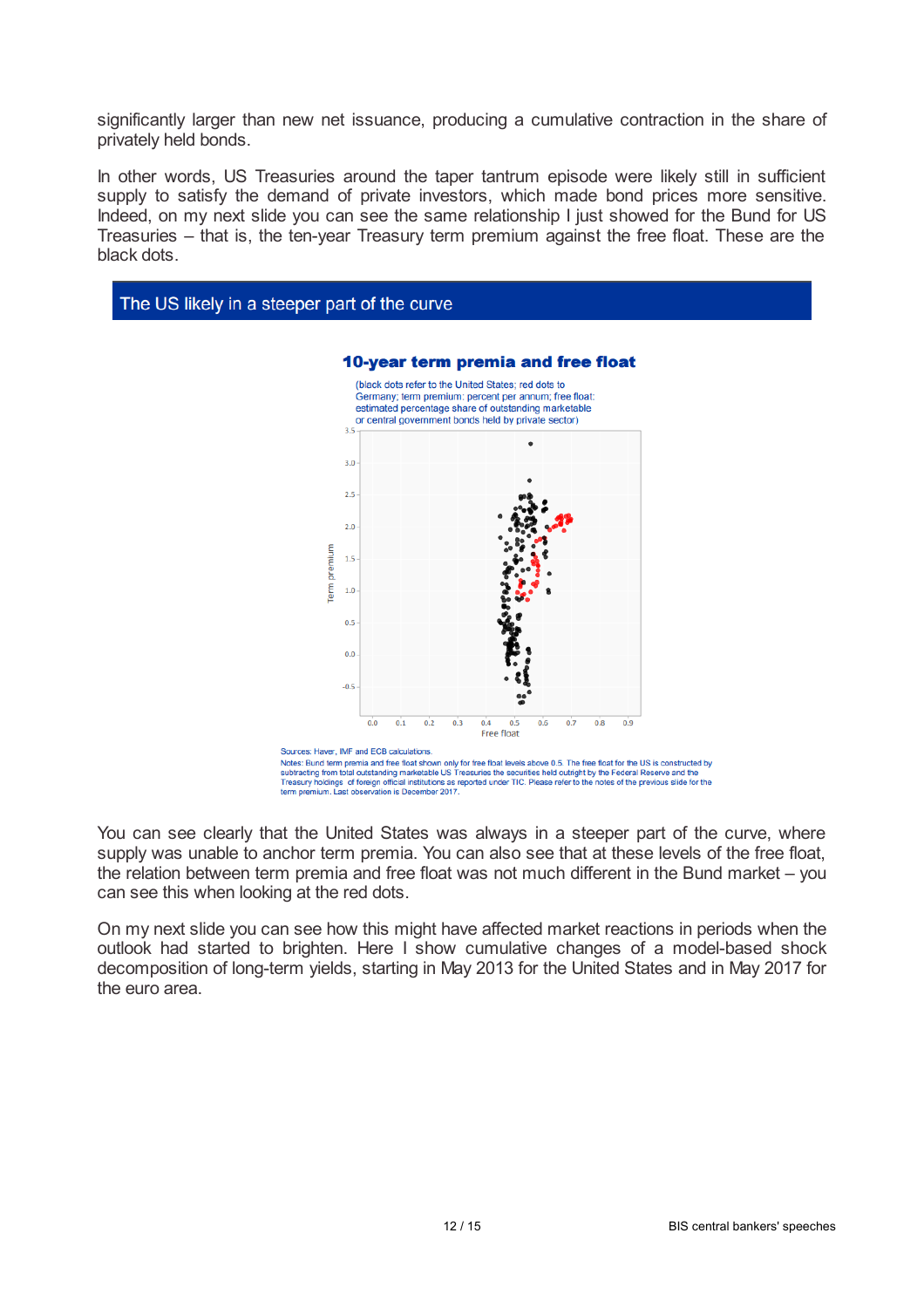## The stock effect may help temper term premium shocks in the euro area



#### Shock decomposition of 10-year euro area OIS and US Treasury vields

Source: ECB staff calculations based on Matheson and Stavrev (2014), "News and Monetary Shocks at a High Frequency: A Simple Approach", IMF Working Paper<br>WP/14/167. Notes: Shocks are identified by applying sign restriction

You can see that while in the United States a combination of macroeconomic, policy and foreign shocks were driving yields higher, in the euro area domestic shocks were appreciably more moderate, and foreign shocks were even putting downward pressure on yields. This happened despite a broadly comparable economic backdrop. Stock effects might therefore have helped to insulate the euro area from foreign spillovers and to temper domestic shocks.

Bond yield developments relative to the overnight index swap (OIS) curve corroborate this view.

You can see from the left-hand side of the next slide that in the euro area, at both two-year and ten-year durations, the spread between German Bunds and corresponding OIS rates turned negative as we started implementing the asset purchase programme and consistently and gradually widened over time as the implementation of our asset purchases proceeded. This is a crude but reliable gauge of the effect of stocks on the term premium.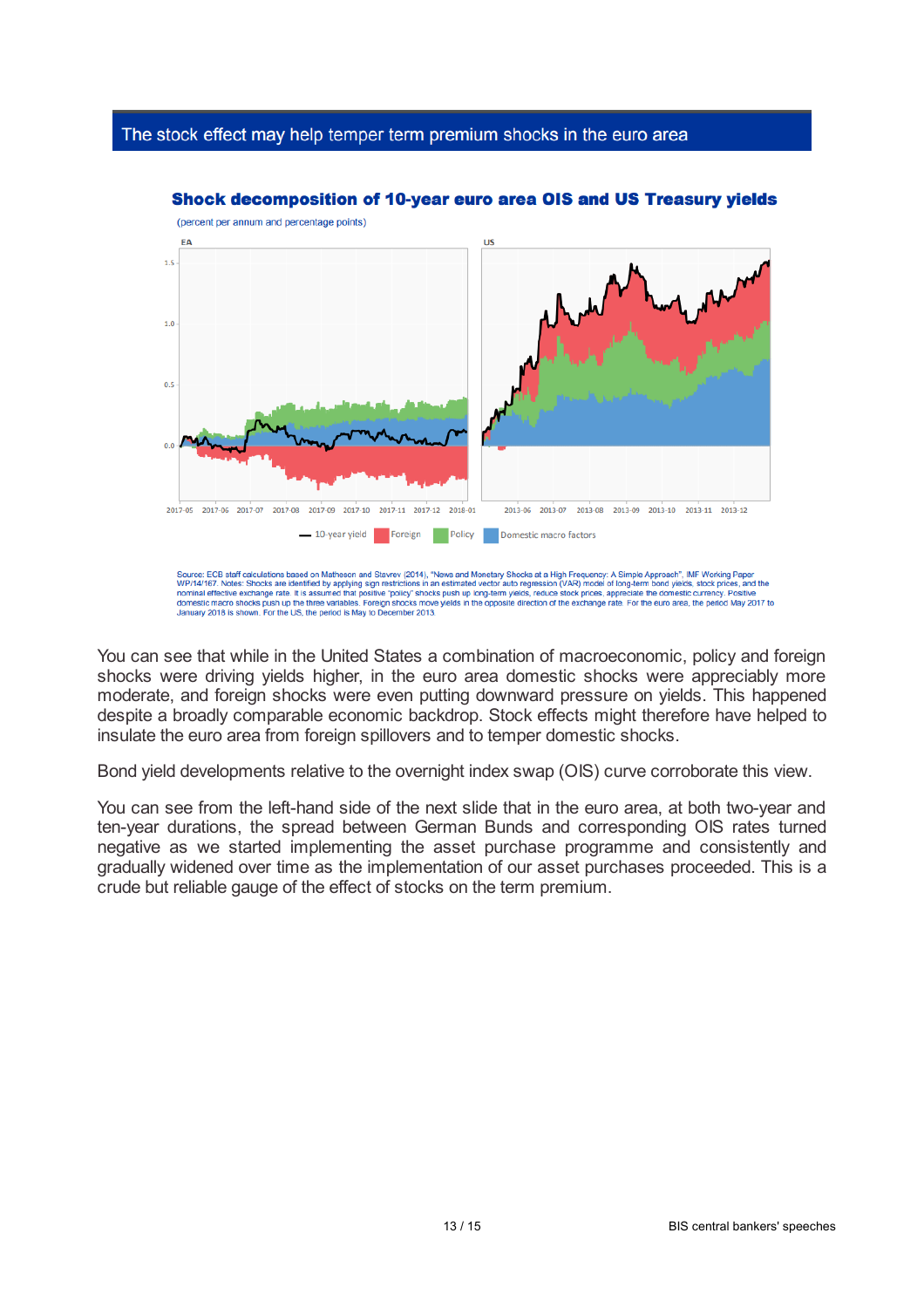## Spreads over OIS rates indicate rising stock effects in the euro area



The reason is that, if changes in the Bund term premium were being driven by risk factors alone – say, higher inflation expectations or uncertainty about monetary policy – we would expect the Bund-OIS spread to be fairly constant. Such factors typically affect both markets as swap dealers use positions in Bunds to hedge interest rate risk on swaps. But the fact that the spread is widening over time suggests that it is not being driven by common factors, but rather by factors specific to the Bund market. The most plausible candidate for a secular effect of this kind is supply-demand effects induced by a shrinking free float. $\frac{12}{ }$  $\frac{12}{ }$  $\frac{12}{ }$ 

<span id="page-13-0"></span>In the United States, by contrast, as you can see on the right-hand side, the ten-year spread was negative at various points during the three quantitative easing programmes, but there was no persistent widening as we have seen in the euro area, suggesting a role for factors other than bond scarcity caused by central bank interventions.

## **Conclusion**

So what are the implications of all this for future monetary policy?

The non-linear nature of the stock effect implies that the amount of purchases needed to deliver a given compression of the term premium is likely to fall over time as the acquired stock of assets increases. Once the "crossover point" has been passed, additional purchases become less necessary to contain the term premium at low levels.

With the current share of the Bund free float constituting only a small fraction of the total outstanding, we can be confident that we have passed this threshold in the euro area, in particular as current and future reinvestments will ensure that the amount of duration risk to be borne by price-sensitive private investors will increase only very moderately over time.